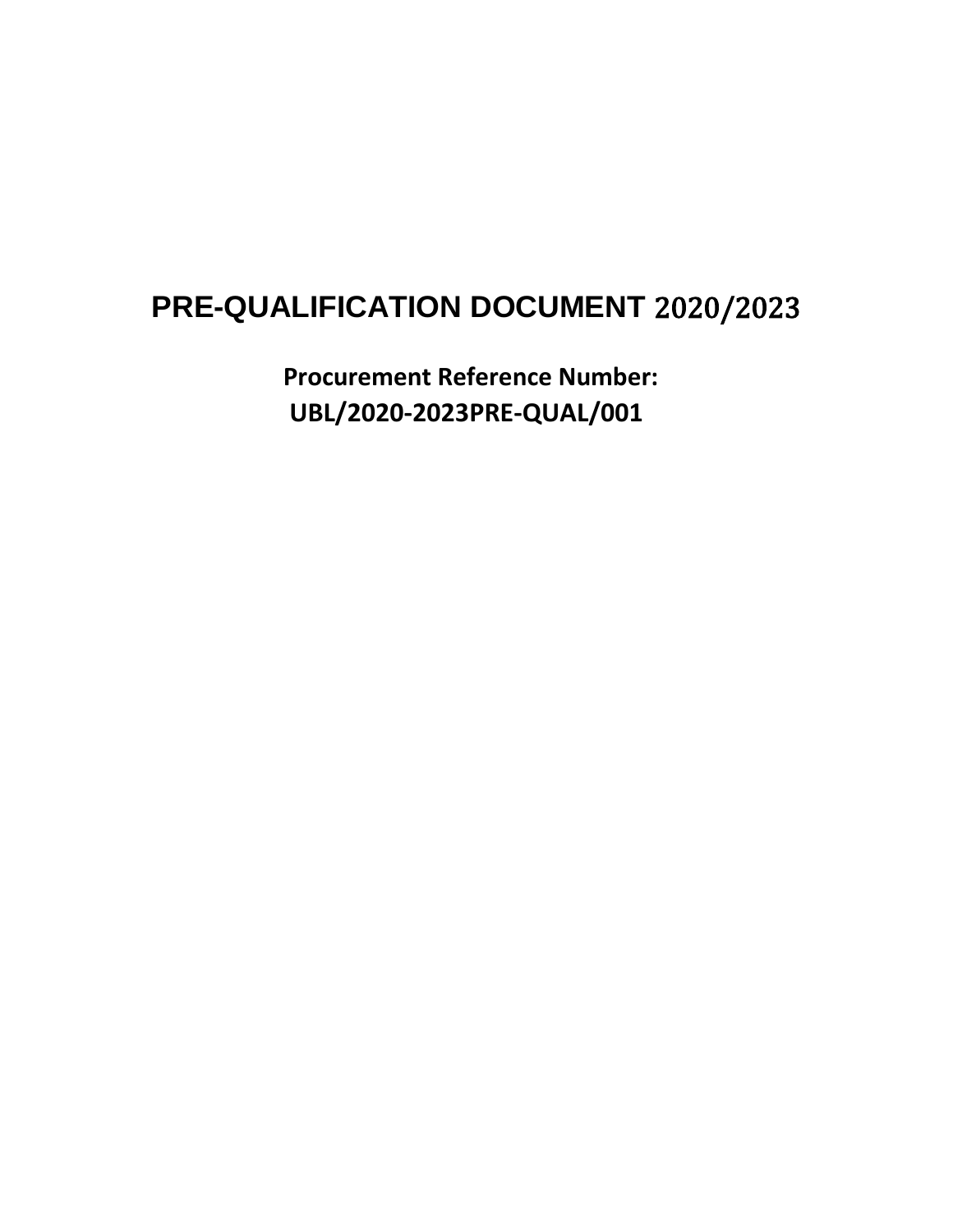### **CONTENTS**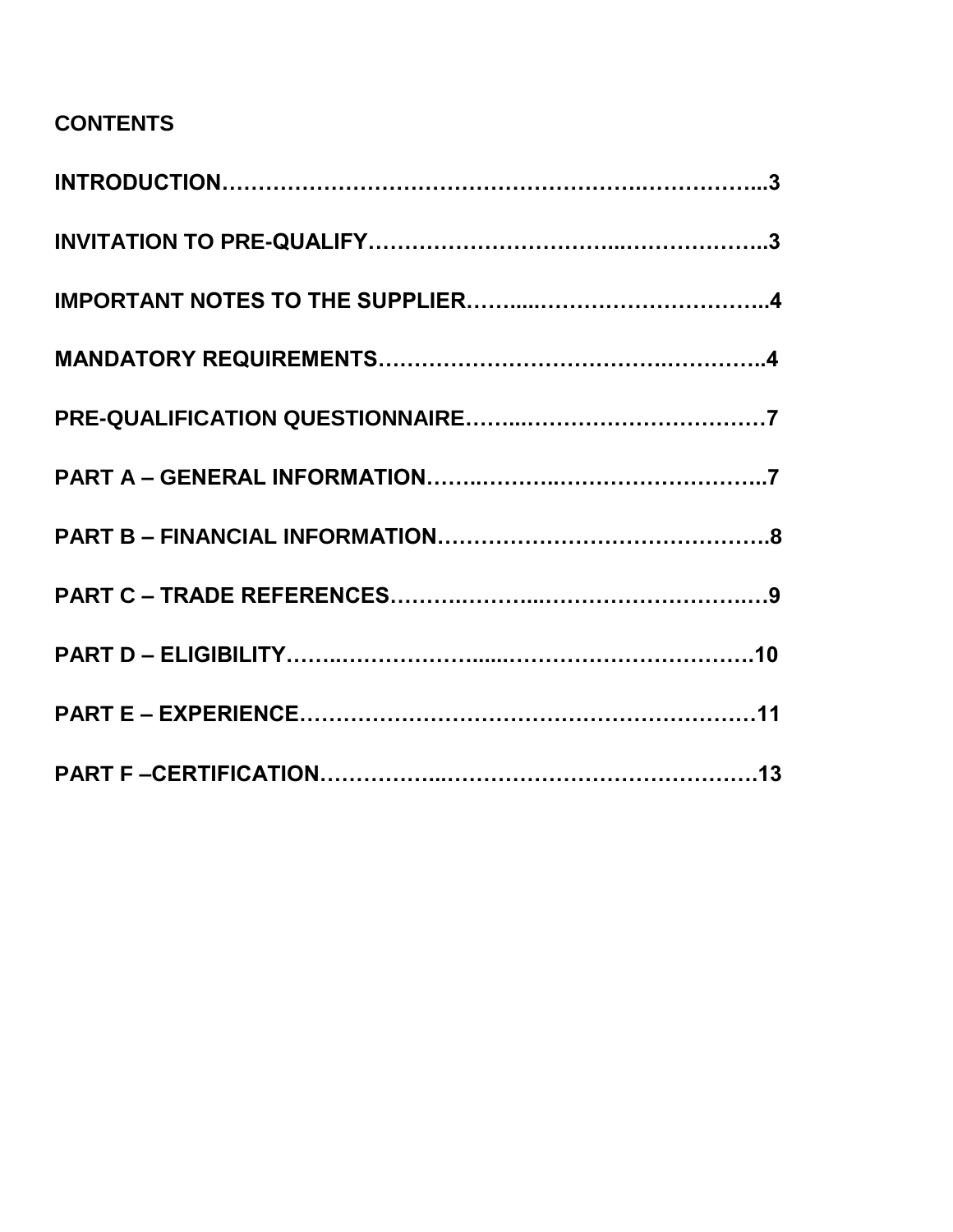#### **A. INTRODUCTION**

Uganda Baati Limited is a member of the Safal Group of companies. The Safal Group is the largest steel roofing company in Africa. The group has metal coating lines in Kenya, Tanzania, Uganda & South Africa, including colour coating lines in Kenya & South Africa. Safal is the first organization in Africa to have set up the Aluminium-Zinc coating technology.

Founded in 1964 – Uganda Baati was the first company in the East African region to set up an ultra-modern Continuous Galvanizing line. With branches in Tororo and Arua, Showrooms in Mbarara and Gulu, Uganda Baati is the country's leading manufacturer and supplier of roofing sheets and has the widest range of roofing products in galvanized, aluminium-zinc coated and pre-painted material. Uganda Baati is a specialist in providing customized roofing solutions.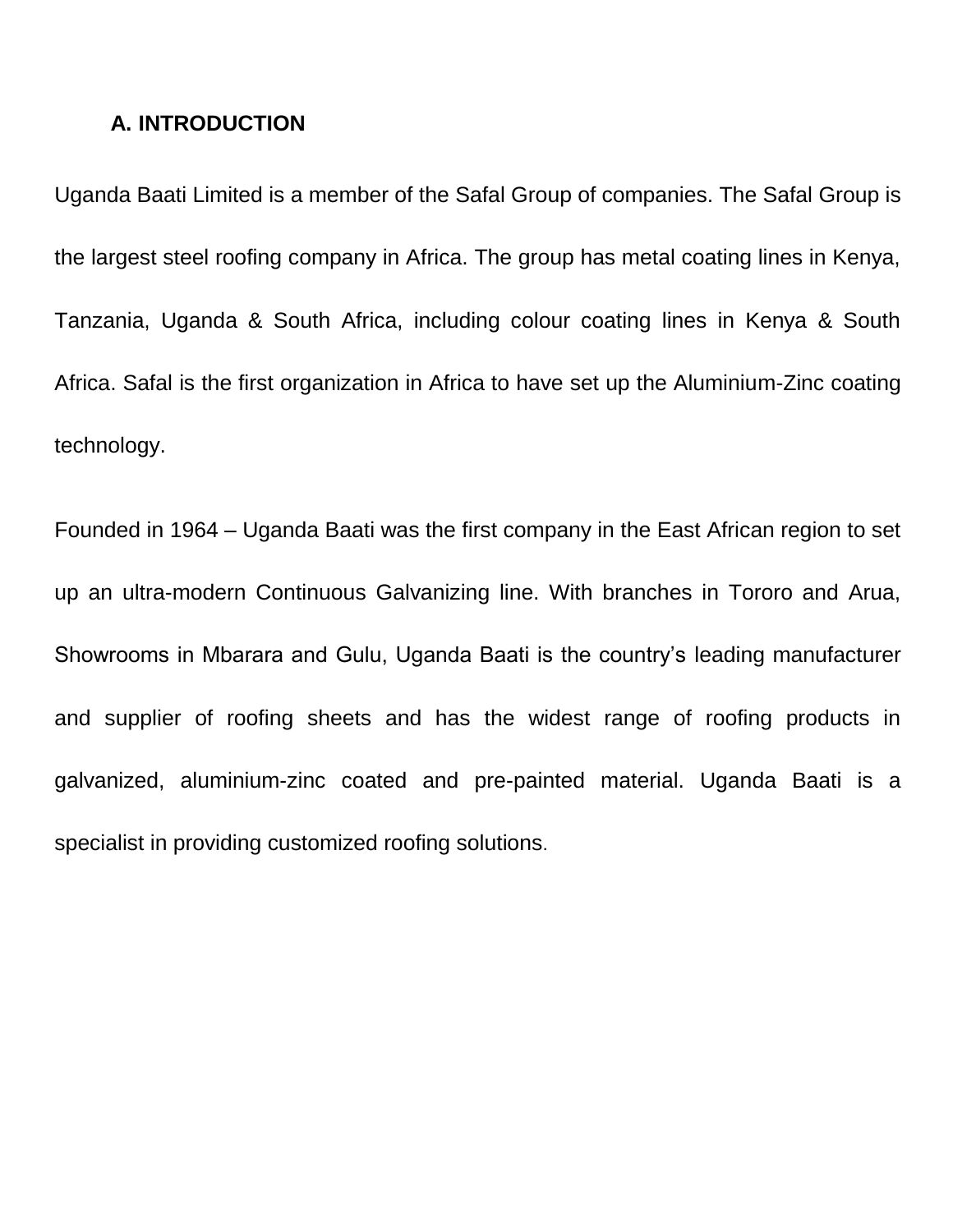### **B. INVITATION TO PRE-QUALIFY**

Uganda Baati Limited invites applications for prequalification from competent suppliers in the under listed categories for the period of 2020– 2023. Completed prequalification documents should be sealed in plain envelopes, marked with the Category Number and Description and addressed to:

### **Supply chain Manager**

### **Uganda Baati Limited, Plot 14/28, Mulwana Road, P.O Box 3554,**

### **Kampala, Uganda**

The completed tenders should be delivered and deposited in the tender box at the reception area at our offices at the above mentioned address. made pursuant to the prequalification at its own discretion without assigning any reason thereof. Uganda Baati Limited reserves the right to accept or reject applications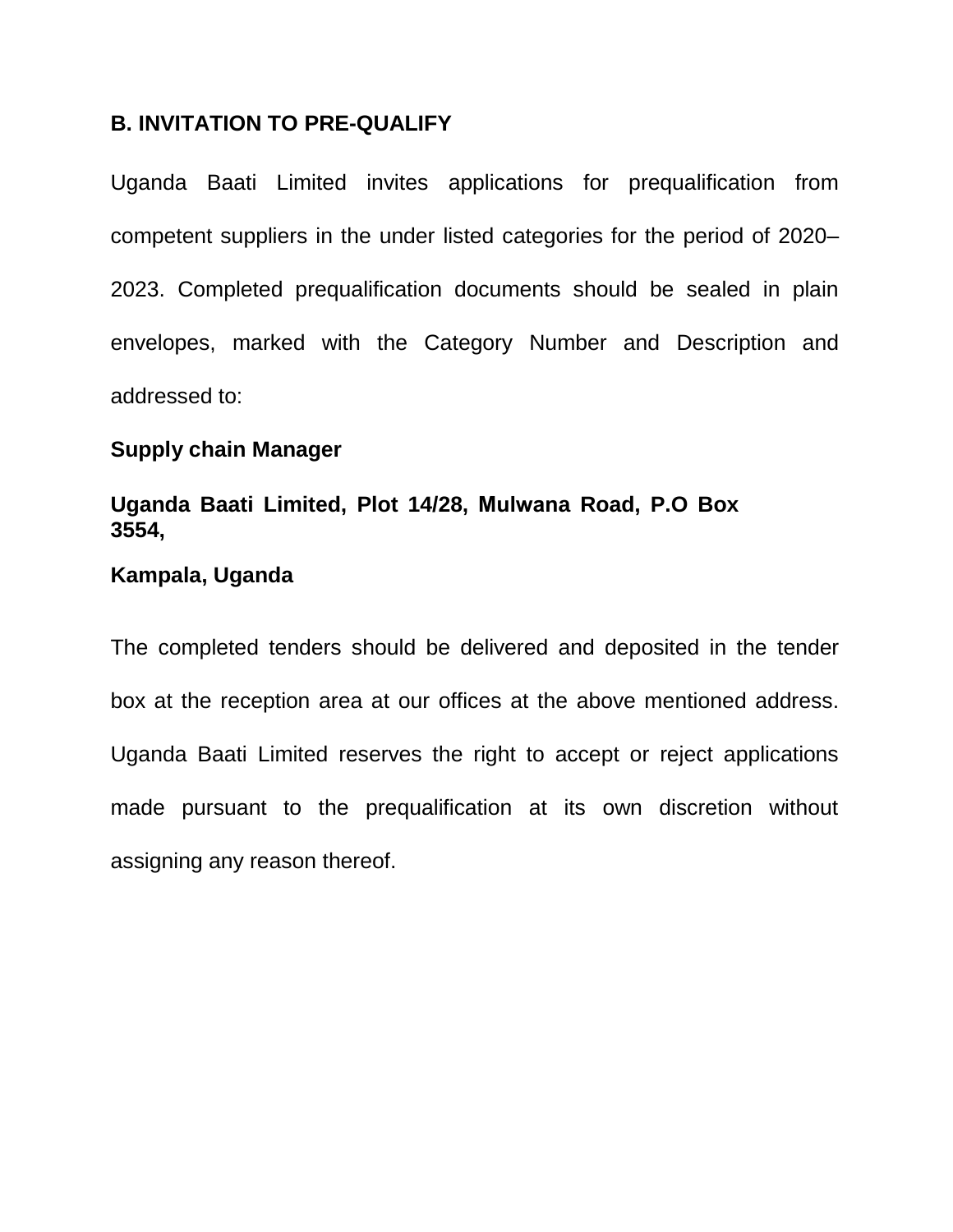### **C. IMPORTANT NOTES TO THE SUPPLIER**

a) The questionnaire is to be fully and comprehensively completed in all respects

b) All documents must be submitted in English Language

c) If insufficient space has been provided on the questionnaire for the answers, please provide the answers as supplementary on separate sheets.

d) Please note that by responding to this questionnaire you accept that all answers provided are legally binding and should the need arise, may be used as evidence in a court of law. Further, Uganda Baati Limited reserves the right without further recourse to verify at its own cost the accuracy of any answers provided herein.

e) Applicants to kindly note that this does not amount to any contractual obligation on the part of Uganda Baati Limited, and that it's not obliged to invite tenders/quotations from any or all who express interest by responding to this prequalification process.

f) Applicants will meet all cost associated with preparation and submission of their applications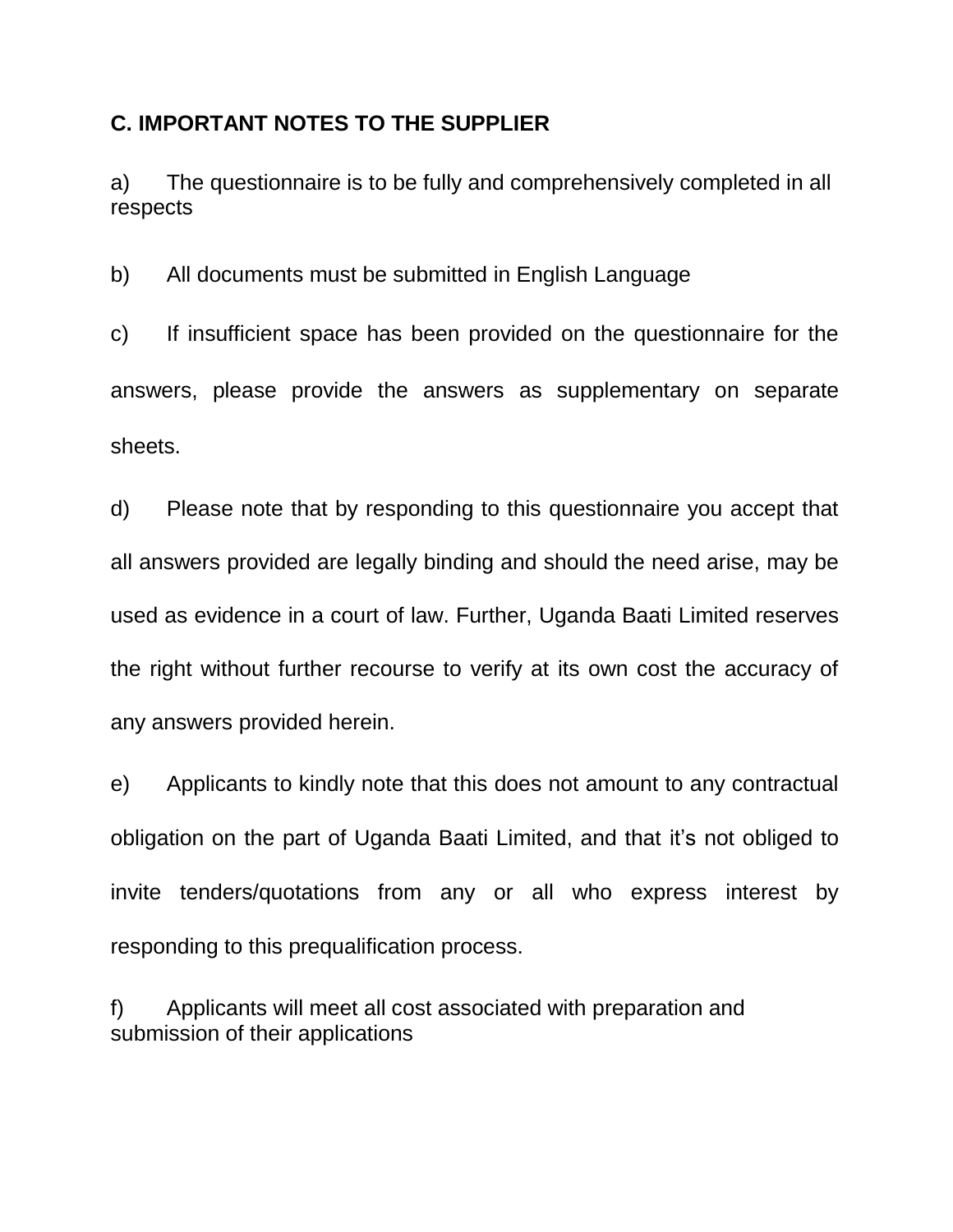- g) Any information given and later found to be incorrect shall lead to disqualification of the Applicant
- h) Canvassing will lead to automatic disqualification of the Applicant.
- i) Late submission will not be acceptable. Any application/s received

after the date of closure will be considered as late and disqualified.

### **D. MANDATORY REQUIREMENTS**

You shall be required to attach the following mandatory documents where applicable;

1. Certificate of Incorporation/Partnership deed/Business registration for sole proprietorship.

- 2. Trading Certificate where applicable
- 3. Certificate of registration with relevant regulatory authorities or

regulator's license where applicable

- 4. VAT registration certificate
- 5. Tin number
- 6. Tax Compliance Certificate
- 7. A copy of stamped bank statement for the last one year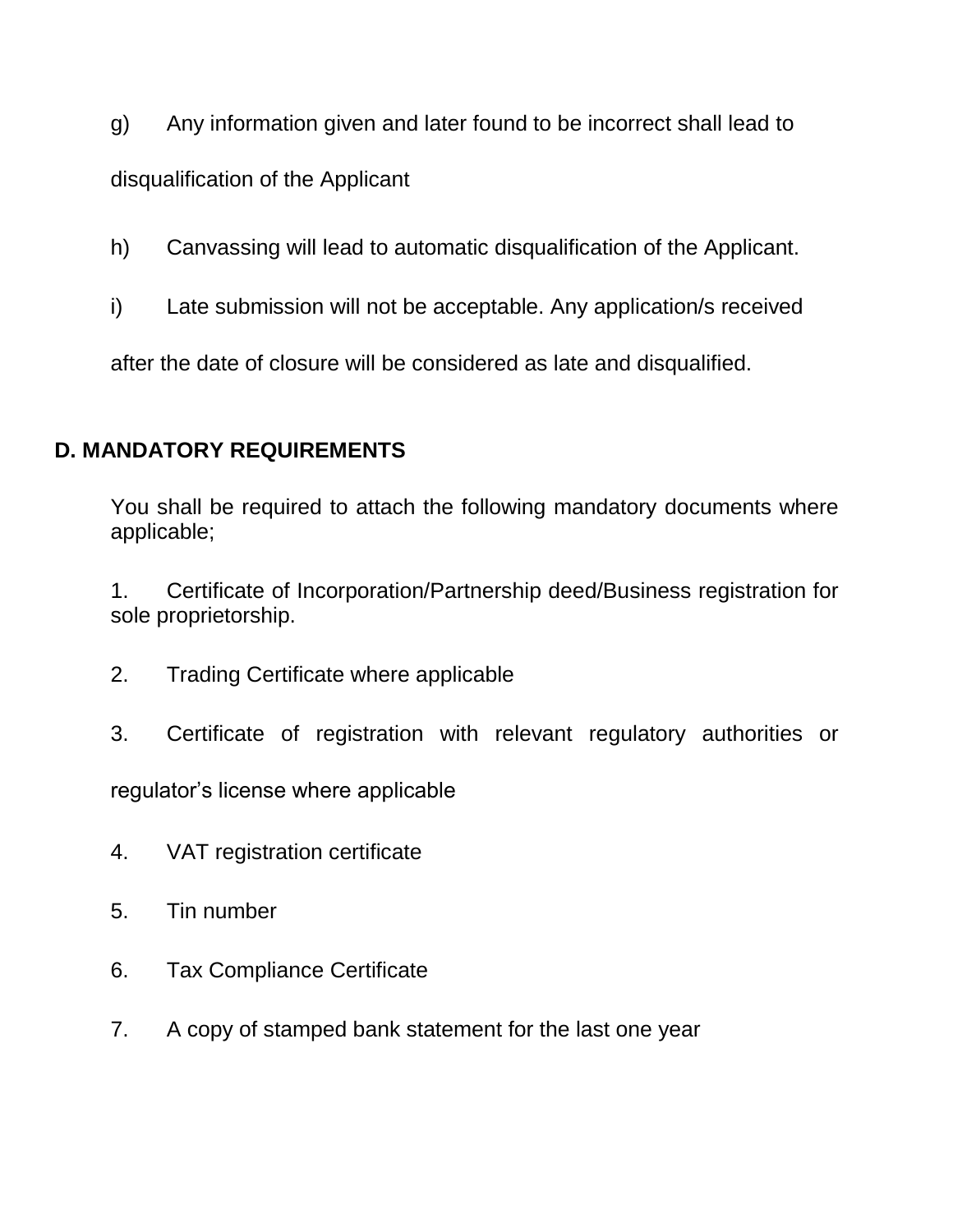- 8. List of Directors
- 9. List of shareholders
- 10. Organogram
- 11. Details of establishment (office location)

12. Details of capacity (number of staff, equipment and other relevant resources)

13. List of branches in Uganda and the region, if any

14. List of any affiliated entities operating in the East African Region, if any

The documents must be provided in the order in which they appear in the above list

#### **The following additional information is required;**

- 1. Details of credit management facilities in place
- 2.Details of relevant experience in similar services

3.References from other organizations that have received services from the supplier in the past

4.Audited financial reports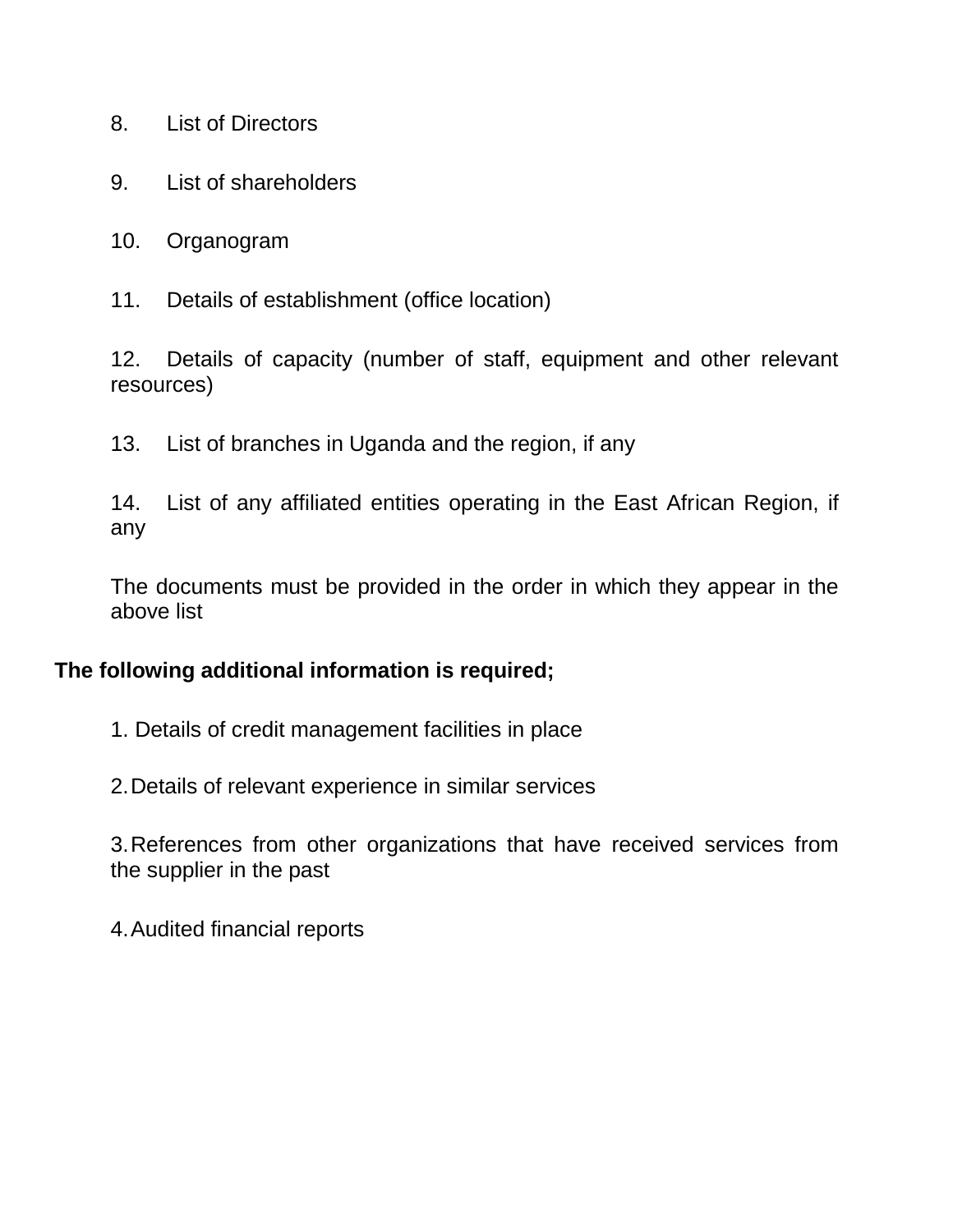### **PRE- QUALIFICATION QUESTIONNAIRE**

# **PART A- GENERAL INFORMATION**

| 1              | Name of Organization                                                                            |                  |
|----------------|-------------------------------------------------------------------------------------------------|------------------|
| 2              | <b>Postal Address</b>                                                                           | P. O Box<br>Code |
| 3              | <b>Physical location of Business Premises</b>                                                   |                  |
| $\overline{4}$ | Contacts                                                                                        |                  |
| 5              | Nature of Organization (e.g. Sole<br>proprietorship, Public Limited<br>Company,<br>Partnership) |                  |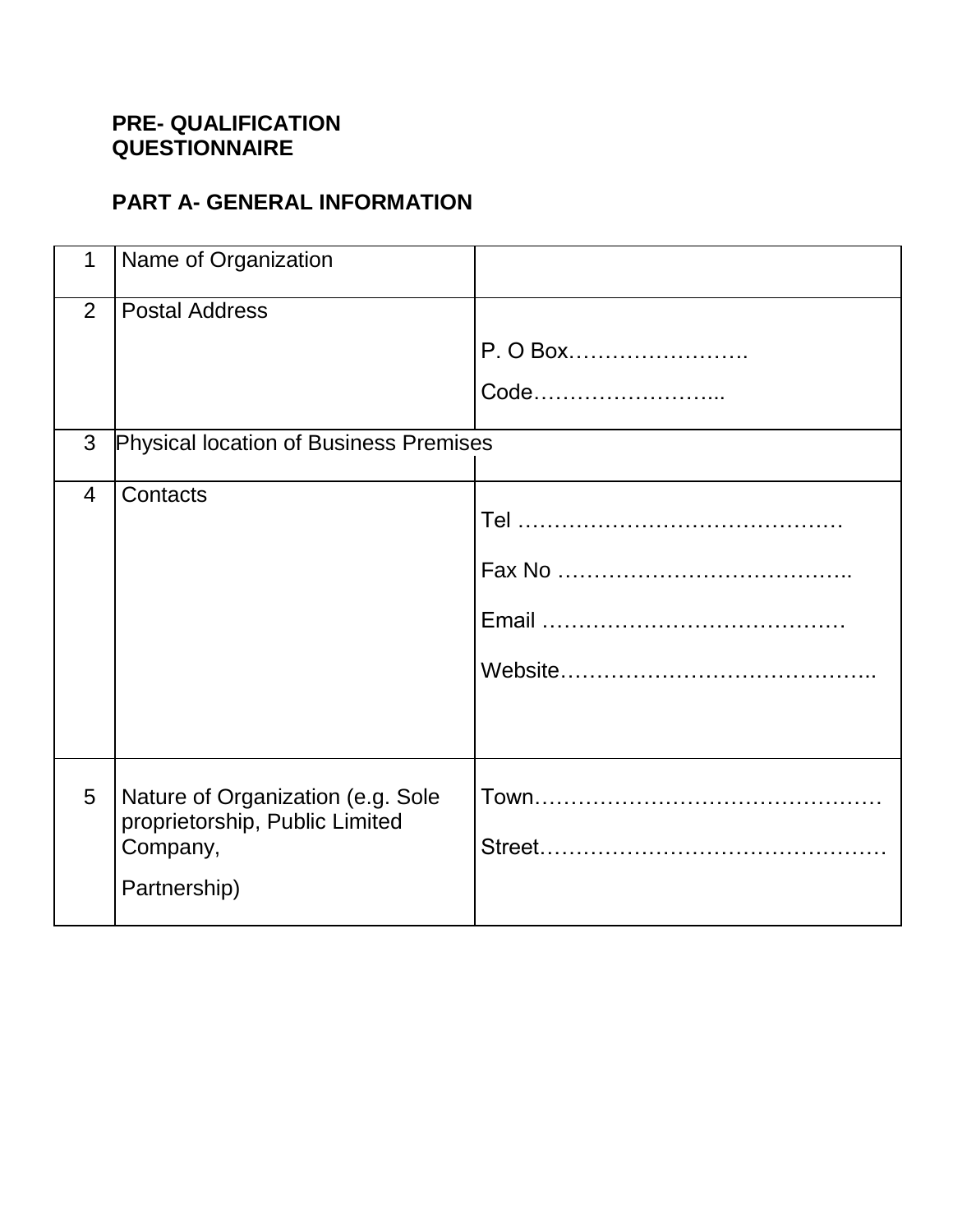|                |                                                | Building Name                   |
|----------------|------------------------------------------------|---------------------------------|
|                |                                                |                                 |
| 6              | Name of the Proprietor, Director or<br>Partner |                                 |
|                | - Proprietor                                   |                                 |
|                |                                                |                                 |
|                | - Partnership                                  |                                 |
|                |                                                |                                 |
|                |                                                |                                 |
|                |                                                |                                 |
|                |                                                |                                 |
|                | - Public Limited Company                       |                                 |
|                |                                                |                                 |
|                |                                                | $\overline{2}$ .                |
|                |                                                | 3.                              |
|                |                                                |                                 |
|                |                                                |                                 |
|                |                                                | $4_{-}$                         |
| $\overline{7}$ | <b>Business operations</b>                     |                                 |
|                |                                                | Year established                |
|                |                                                | Duration of business operations |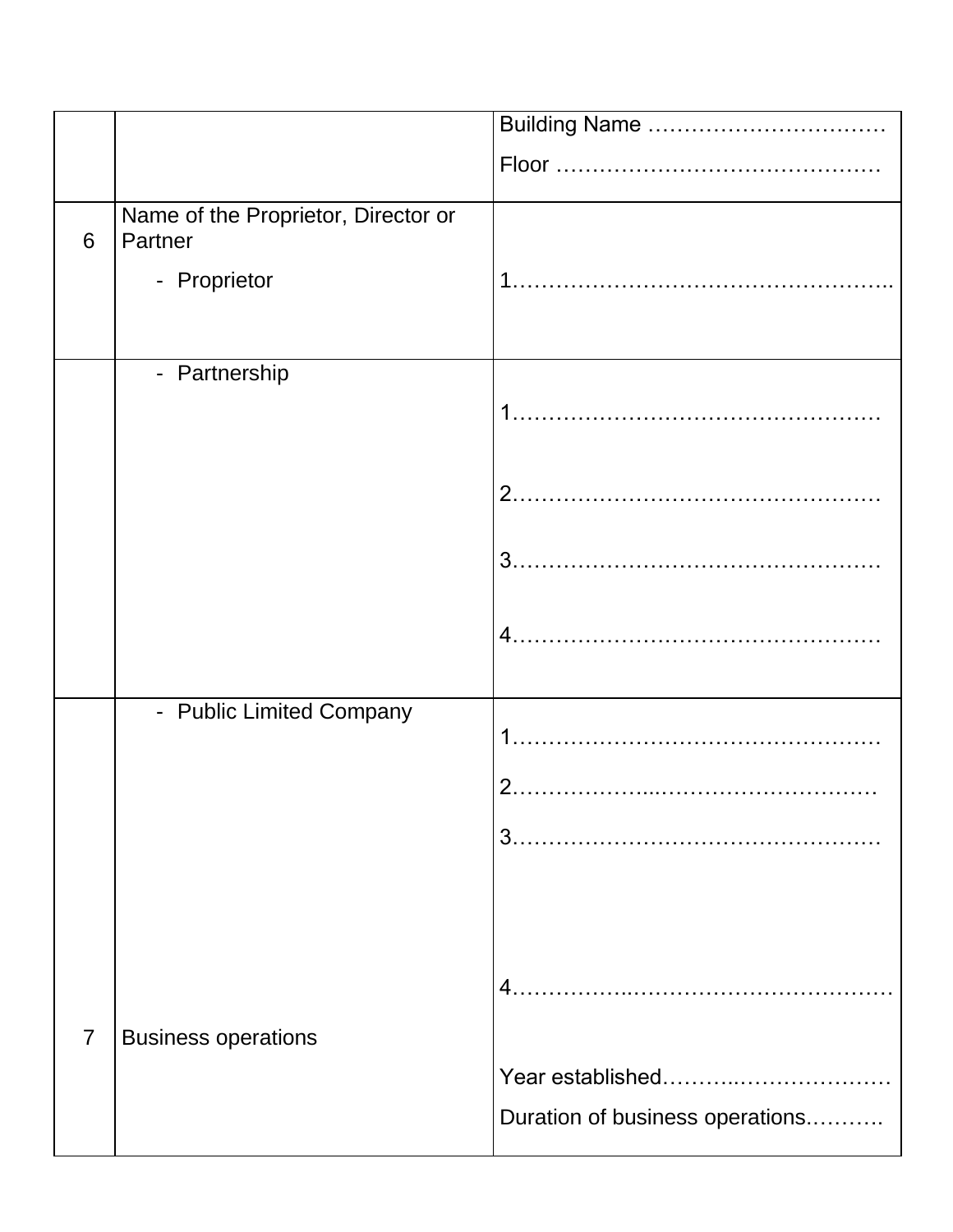| 8  | Company Registration No.<br>(Attach copy)               |                                                     |
|----|---------------------------------------------------------|-----------------------------------------------------|
|    |                                                         |                                                     |
| 9  | VAT Registration No. (Attach<br>copy)                   |                                                     |
|    |                                                         | NumberAttached<br>copy                              |
|    |                                                         | Yes<br><b>No</b>                                    |
|    | State credit period (Minimum<br>10 proposed is 30 days) |                                                     |
| 11 | Contact<br>person                                       |                                                     |
| 12 | Registration with regulatory<br>relevant bodies         | Registration<br>body<br>Category of<br>registration |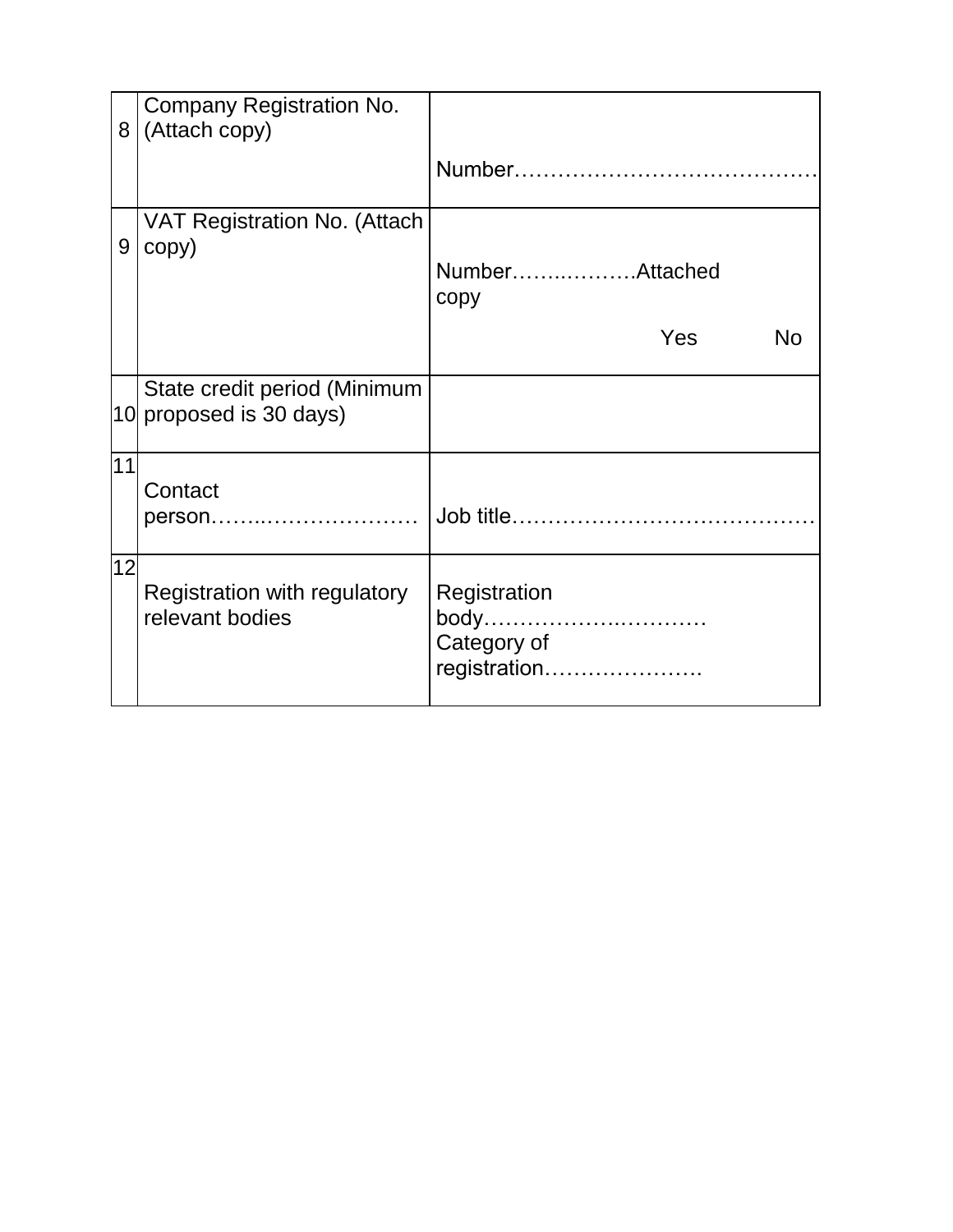# **PART B – FINANCIAL INFORMATION**

| <b>Banker</b> |                     |
|---------------|---------------------|
|               | Name of the<br>Bank |
|               | Branch<br>.         |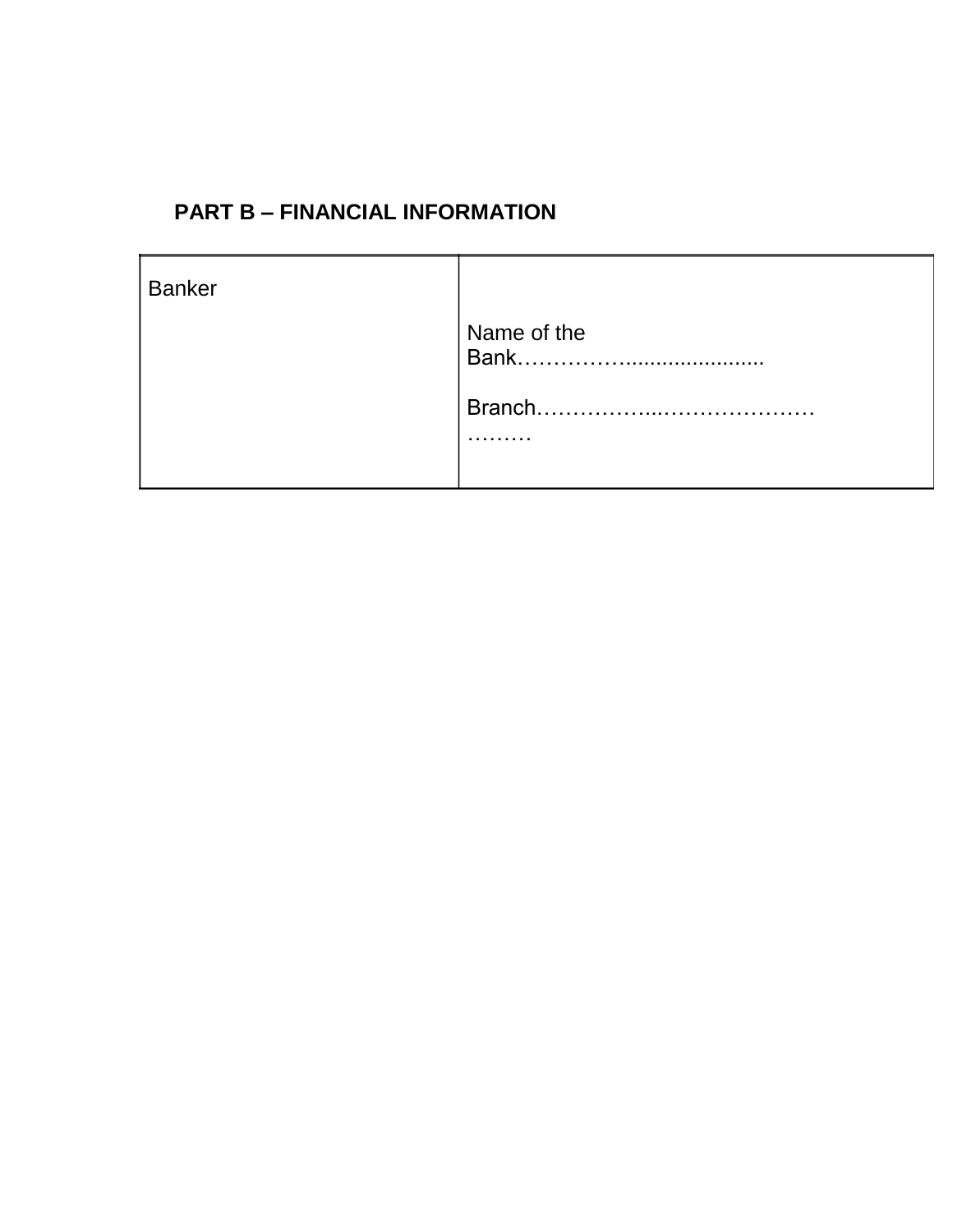# **PART C – TRADE REFERENCES**

|                                                                               |   | Provide contact details for three referees for previous/current work that is                                                           |                                                                                                                |
|-------------------------------------------------------------------------------|---|----------------------------------------------------------------------------------------------------------------------------------------|----------------------------------------------------------------------------------------------------------------|
| similar or the same to the one now applied for. Note that the referees may be |   |                                                                                                                                        |                                                                                                                |
|                                                                               |   | contacted without further reference to you. (Attach documentary evidence of                                                            |                                                                                                                |
|                                                                               |   | existence of the contract)                                                                                                             |                                                                                                                |
| 1                                                                             |   | How many references are you indicating?<br>(Tick one)                                                                                  |                                                                                                                |
| A                                                                             |   | Have you previously been contacted by<br>Uganda Baati Ltd.? (Tick one)                                                                 | $\mathbf{2}$<br>3<br>4<br><b>YES</b><br><b>NO</b><br>Describe the contract and<br>nature of works<br>When  And |
| B                                                                             | 1 | <b>Others</b><br>Organization name<br><b>Contact Name and Position</b><br>Office & Mobile Tel No.<br>Email address<br>Service provided | for how long                                                                                                   |
|                                                                               |   |                                                                                                                                        |                                                                                                                |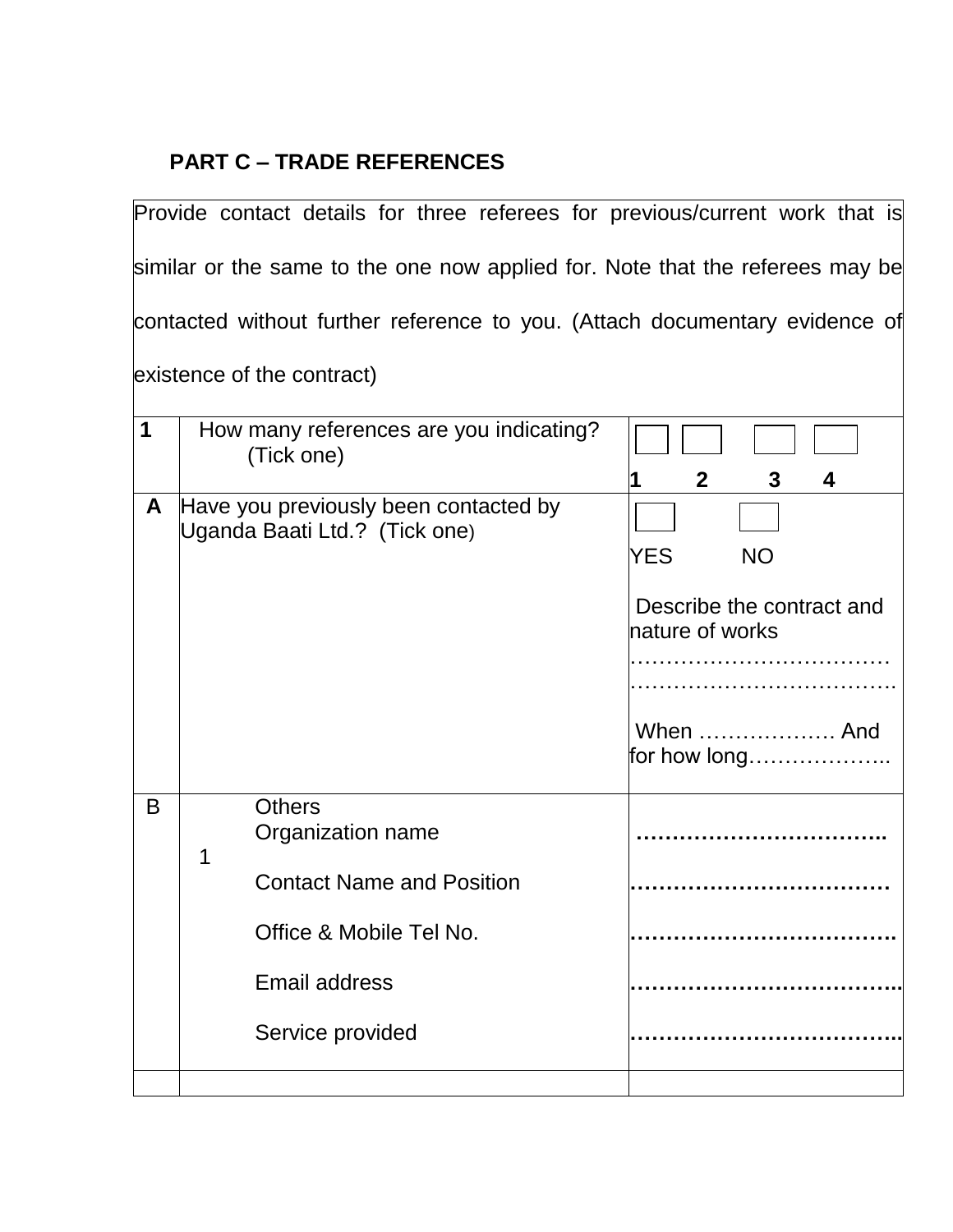| <b>Others</b><br>Organization name        |  |
|-------------------------------------------|--|
| <b>Contact Name and Position</b>          |  |
| $\overline{2}$<br>Office & Mobile Tel No. |  |
| <b>Email address</b>                      |  |
| Service provided                          |  |
| <b>Others</b><br>Organization name        |  |
| <b>Contact Name and Position</b><br>3     |  |
| Office & Mobile Tel No.                   |  |
| <b>Email address</b>                      |  |
| Service provided                          |  |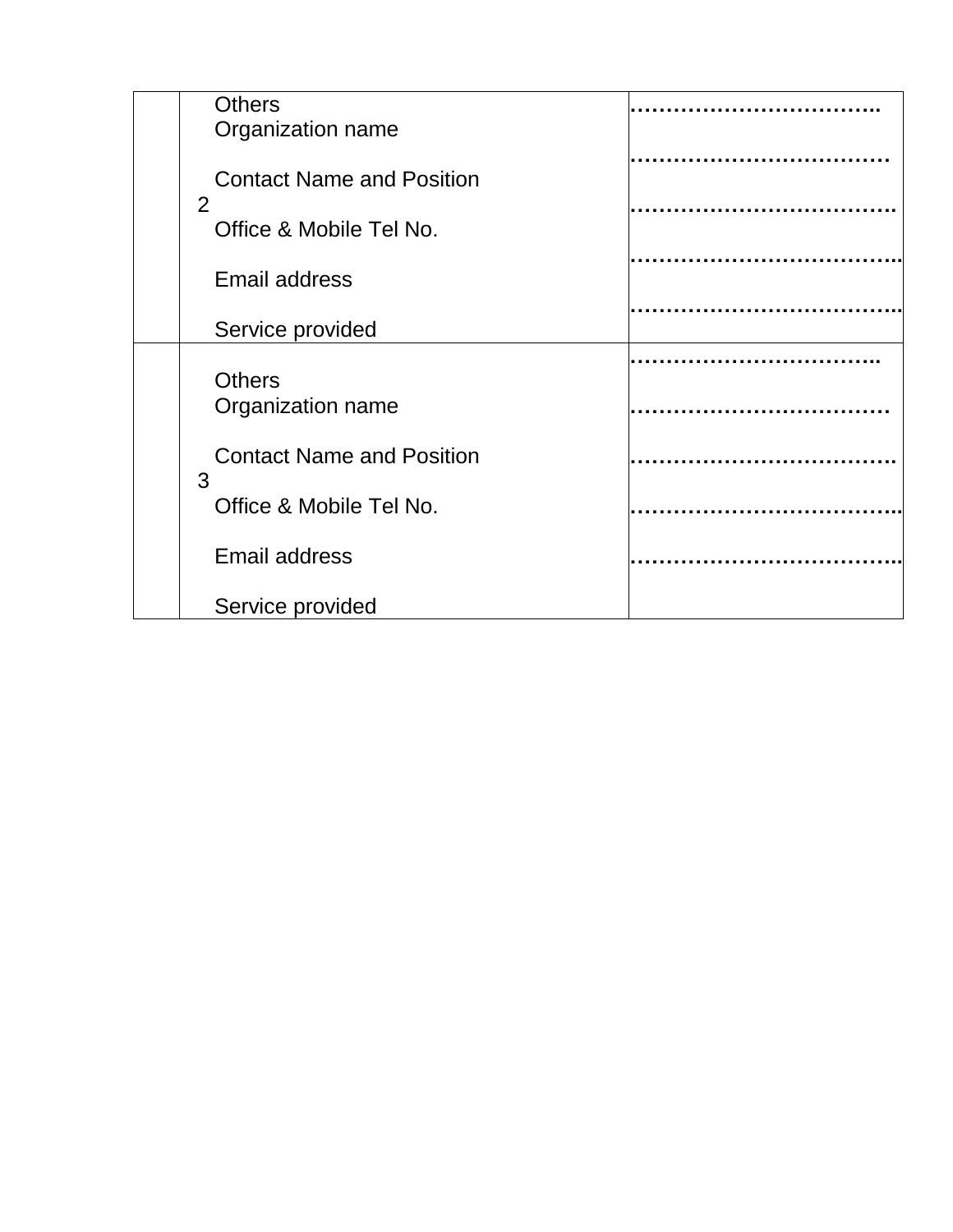# **PART D – ELIGIBILITY**

| Do any of the following apply to your Organization, or to (any of) the                                                                                                  |        |                     |
|-------------------------------------------------------------------------------------------------------------------------------------------------------------------------|--------|---------------------|
| Director(s)/Partners/Proprietor(s)                                                                                                                                      |        |                     |
| Have you or your principals been subject of legal proceedings for<br>insolvency, bankruptcy, receivership or your business activities<br>suspended for related reasons? |        |                     |
|                                                                                                                                                                         |        |                     |
| Have you or your<br>principals                                                                                                                                          | Yes/No | If Yes give details |
| been subject of legal<br>proceedings for<br>insolvency,<br>bankruptcy, receivership<br>or                                                                               |        |                     |
| your business activities                                                                                                                                                |        |                     |
| suspended for related                                                                                                                                                   |        |                     |
| Reasons?                                                                                                                                                                |        |                     |
| Has been convicted of a<br>criminal offence related<br>to<br>business or professional<br>conduct                                                                        | Yes/No | If Yes give details |
|                                                                                                                                                                         |        |                     |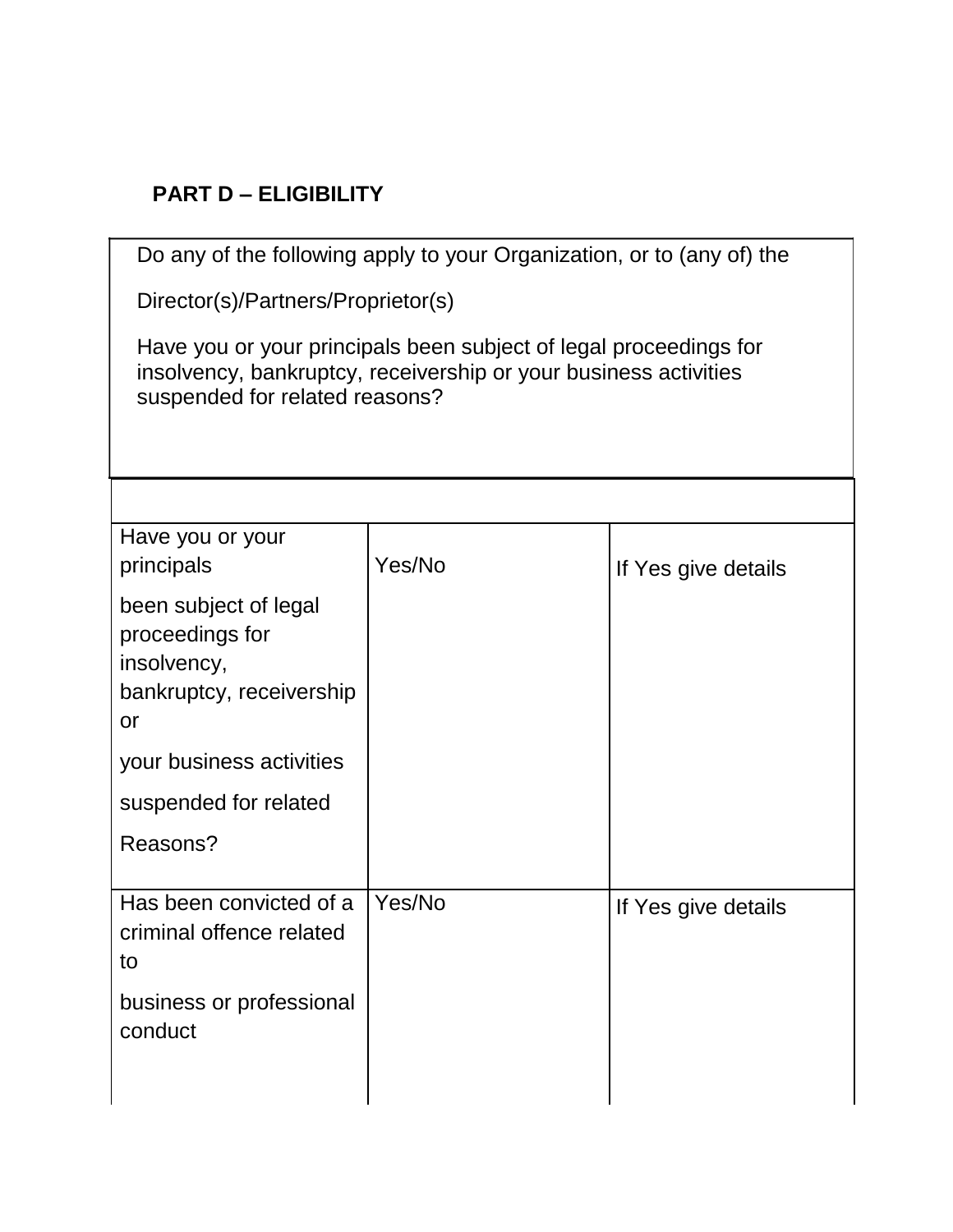| Have you had any<br>contracts                                                                                                                                         | Yes/No | If yes give details |
|-----------------------------------------------------------------------------------------------------------------------------------------------------------------------|--------|---------------------|
| terminated for poor<br>performance in the last<br>five<br>years, or any contracts<br>where<br>damages have been<br>claimed<br>by the contracting<br>Authority/client? |        |                     |
| Have you fulfilled your<br>obligations to pay taxes<br>and social security<br>contributions for<br>the last three years?                                              | Yes/No | If yes give details |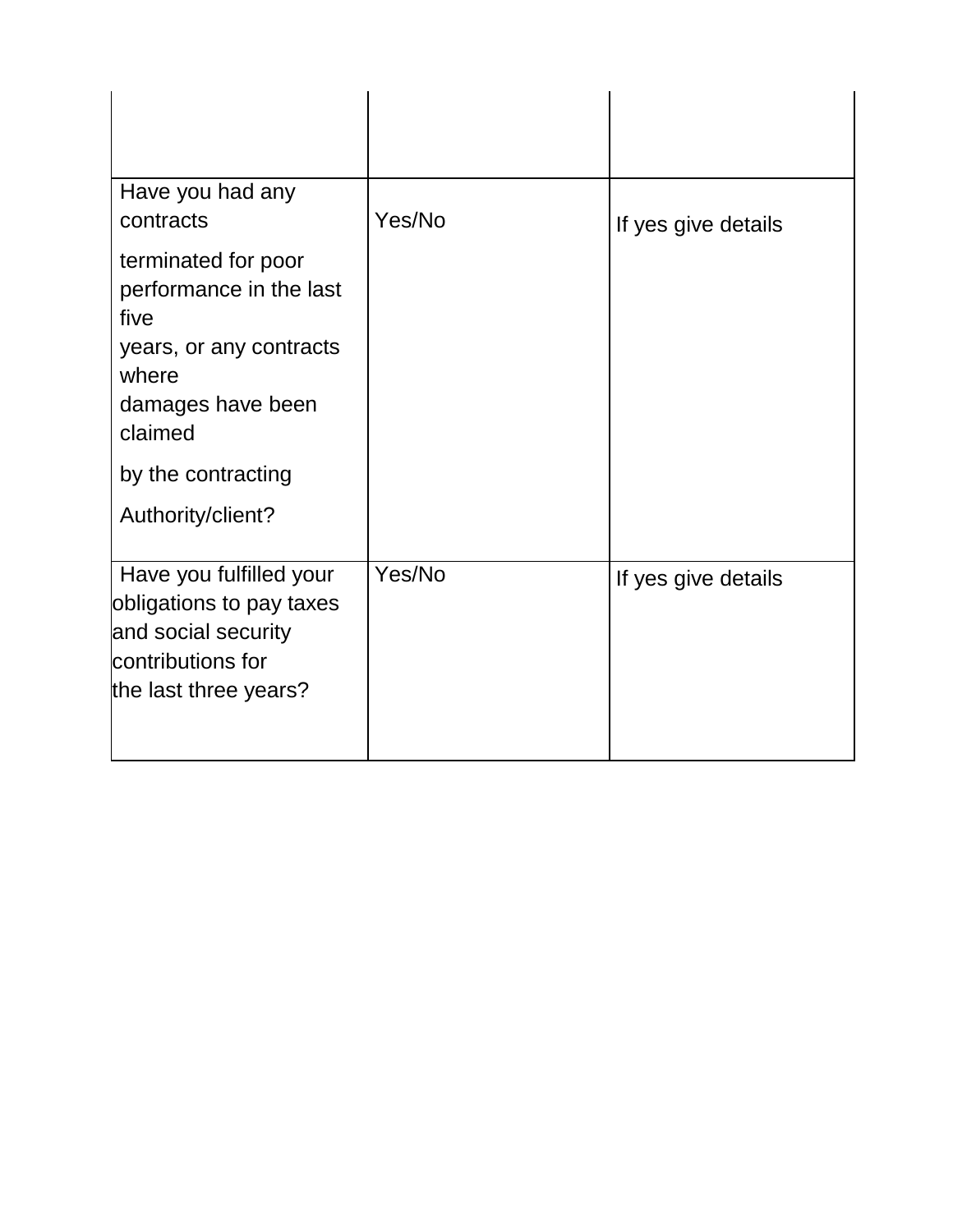# **PART E – EXPERIENCE**

A)How many years has your firm been engaged in the business?

………………………………………………………………………………

b)Describe nature of work performed by your firm

………………………………………………………………………………… ………………………………………………………………………………… …………………………………………………...…………………………… ………………..………………………………………………………………… ………………………………………………………………………………… …………...……………………………………………………………………

c)How many years of experience have you had in the type of work described in (b) above?

………………………………………………………………………………

d) State the labor force engaged at any one time by your firm

Maximum…………………………………Minimum ……………………..